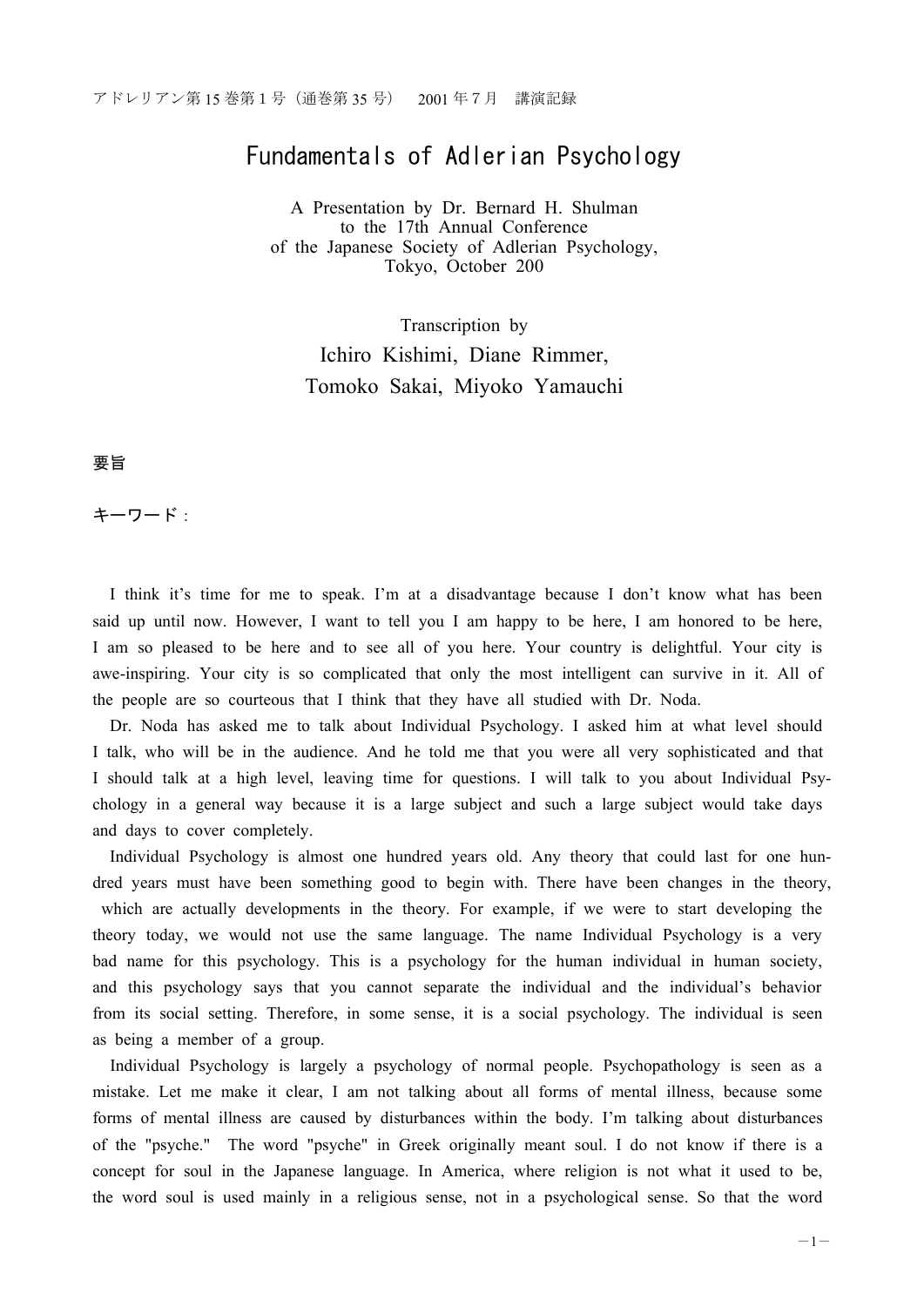"psyche" really refers to, or it means, disturbances in the mental functioning  $\rightarrow$  in the functioning of the mind. When I use the term psychopathology, I mean disturbances in the functioning of the mind that are not caused by recognizable illnesses of the soma or the body.

As the theory has developed there have been arguments about what the fundamental aspects of the theory are. Adler began the theory many years ago by talking about "organ inferiority," namely, that if there was a defect in some part of the body, the whole body would try to compensate for the defect. Later, Adler expanded the idea to the concept that any feeling of inferiority would set into motion some form of compensation. If we were developing the theory today, I would not use the term "feeling of inferiority." I would use the concept of a "self." Self is actually a difficult construct to explain, although when I speak about a "self" everyone seems to know what I mean. Each person is able to experience himself or herself. In English it is very easy for us to use words like myself, yourself, himself, and what we are doing in using the word that way is speaking about an "identity." The concept of an identity is a kind of common experience, so that, nobody has really tried to identify it in a scientific way until recently when trying to study the self or do tests on the self we've had to ask ourselves — our selves: What is the self ? What do we measure when we measure a self ?

I would like to describe how an Adlerian thinks about the self by comparing it to the psychoanalytic point of view. In psychoanalysis, there is a concept called "primary narcissism." Primary narcissism refers to the fact that the newborn infant seeks to satisfy some of its own "needs" or "  $drives''$  --- I am using the language of psychoanalysis when I speak that way. In psychoanalysis, the satisfaction of the needs of the infant is often in conflict with the demands of the social group. This lead Freud to develop a theory of repression and lead him to write a book called Civilization and its Discontents. Adlerian theory leads us to a different conclusion. Adler struggled with this because at that time there was not yet really language available to describe what he was trying to formulate. There is a very important sentence in the book What Life Should Mean to You. It is the first sentence in chapter six. It says: From the moment of birth the infant is trying to establish a relationship to the mother. In Individual Psychology there is no primary narcissism. The infant is immediately trying to form an attachment.

The human being is a social animal. Human beings live in groups. The infant is unable to care for itself and requires a long time to develop into an adult. Only insects spend more time in the larval stages than in the adult stages. In mammals, the time spent being a child is short; the adult's life is longer. A human being spends 20% to 25% of its life before it becomes an adult. Therefore, the period of rearing the young is the longest among the animals. I think only the elephant takes as long to come to sexual maturity as does the human. Since the infant needs the parent for such a long period of time, bonding is necessary for the survival of the species. It is this concept that lies at the basis of the theory of Individual Psychology and it is, of course, why the name Individual Psychology is a mistake.

The human being is basically social, fundamentally cooperative, learns to get along with the parent. The attachment is sought by the infant. Notice the important difference between this principle and Freud's "pleasure principle." The human being, of course, is able to experience pleasure and pain, has a built-in program  $\frac{1}{\sqrt{1-\frac{1}{\sqrt{1-\frac{1}{\sqrt{1-\frac{1}{\sqrt{1-\frac{1}{\sqrt{1-\frac{1}{\sqrt{1-\frac{1}{\sqrt{1-\frac{1}{\sqrt{1-\frac{1}{\sqrt{1-\frac{1}{\sqrt{1-\frac{1}{\sqrt{1-\frac{1}{\sqrt{1-\frac{1}{\sqrt{1-\frac{1}{\sqrt{1-\frac{1}{\sqrt{1-\frac{1}{\sqrt{1-\frac{1}{\sqrt{1-\frac{1}{\sqrt{1-\frac{1}{\sqrt{1-\frac{1}{\sqrt{1-\frac{1}{\sqrt{1-\frac$ has certain instinctual programs which we can observe. The human infant will, of course, try to avoid noxious or painful situations. But the main thing that the human infant can do is to commu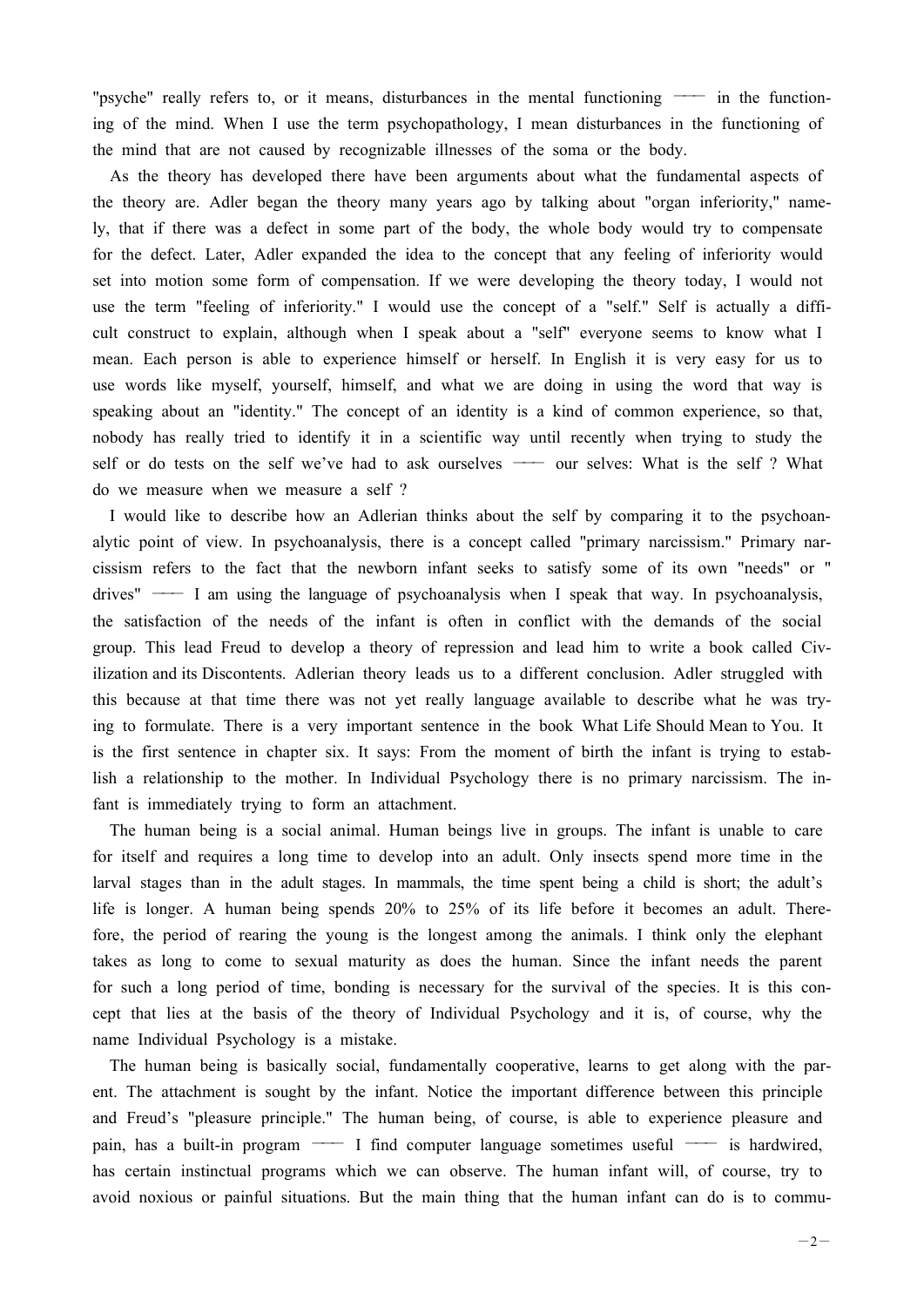nicate by crying. There's an absolute need for the parent. If we think about the survival of the species, the human species has been successful in surviving on this planet  $\sim$  so far. Perhaps we will destroy ourselves, but we have not yet. From the point of view of Individual Psychology, mental health is the ability to fully participate in the human group. As the infant grows, the most important thing that the parents can do is to nurture the child and prepare the child for adult life. Because of the human brain and the length of time involved before adult life is reached, learning becomes very important. This long period of learning also gives us the opportunity to learn the wrong things. Therefore, from the viewpoint of Individual Psychology, parents and teachers have very important jobs in raising the young, in preserving the species, in preparing the next generation.

Children have the job of preparing themselves. They have to learn. Children learn the best when they are attracted to the learning. Human beings are attracted by information. The most attractive information for human beings is information about people. That is why people read gossip columns. That is why we want to know things about people and we talk to each other about people. People are the most interesting things to us.

I just want to go down a side road for a moment here to talk about motivation, again using psychoanalysis for a comparison point. Motivation in psychoanalysis comes from the energy in the drives: the libidinal drives and the aggressive drives. Motivation in Individual Psychology comes not from a push, but from a pull; it comes from "preferences." If one thinks in terms of preferences, then we can postulate what one pays the most attention to. Those of you that have studied infant behavior know that the infant will look longer at its mother's face than at anything else. Human beings are the only animals that will sit in front of a television set for hours and look at the faces of other people. Your dog will go elsewhere and your cat will go to sleep. This, I think, shows the great preference for information that human beings have. All of you sitting in this room are here because you like information. So that one of the strongest motives for behavior for Adlerians is the "information gathering" motive; we want to know. Over two thousand years ago there was a Greek philosopher named Aristotle. One of his books begins with the sentence, "All men by nature desire to know."

As the child grows, the child meets challenges. The term that Adler used at that time was " tasks." The child has tasks, jobs; the child has to learn to take care of itself. When the child is young the parents have to provide the care-taking, the nurturing, and the security, the safety for the child. But the child has to learn also to take care of itself. The next thing the child has to learn is how to do things. Infants begin experimenting at an early age. If you have a child that is a thumb-sucker, you may have noticed that at a very early age the infant struggles to put the thumb into the mouth and eventually learns to do it. If you watch the infant who begins crawling and begins walking, you can see that the infant is learning a skill. Learning a skill, learning a new skill, is something that is very satisfying to human beings.

Adler gave various names to these things. He sometimes spoke about the "striving for superiority." That was a bad word, but he had already used the word inferiority so he used the word superiority  $-$  it's in the English translation. The German uses different language. They don't use the word inferiority; they use a word which means "being of lesser value." So that not being able to do something as well as someone else does not result in an inferiority feeling. What results in an inferiority feeling is the feeling that one is not worth as much as the other person, that one is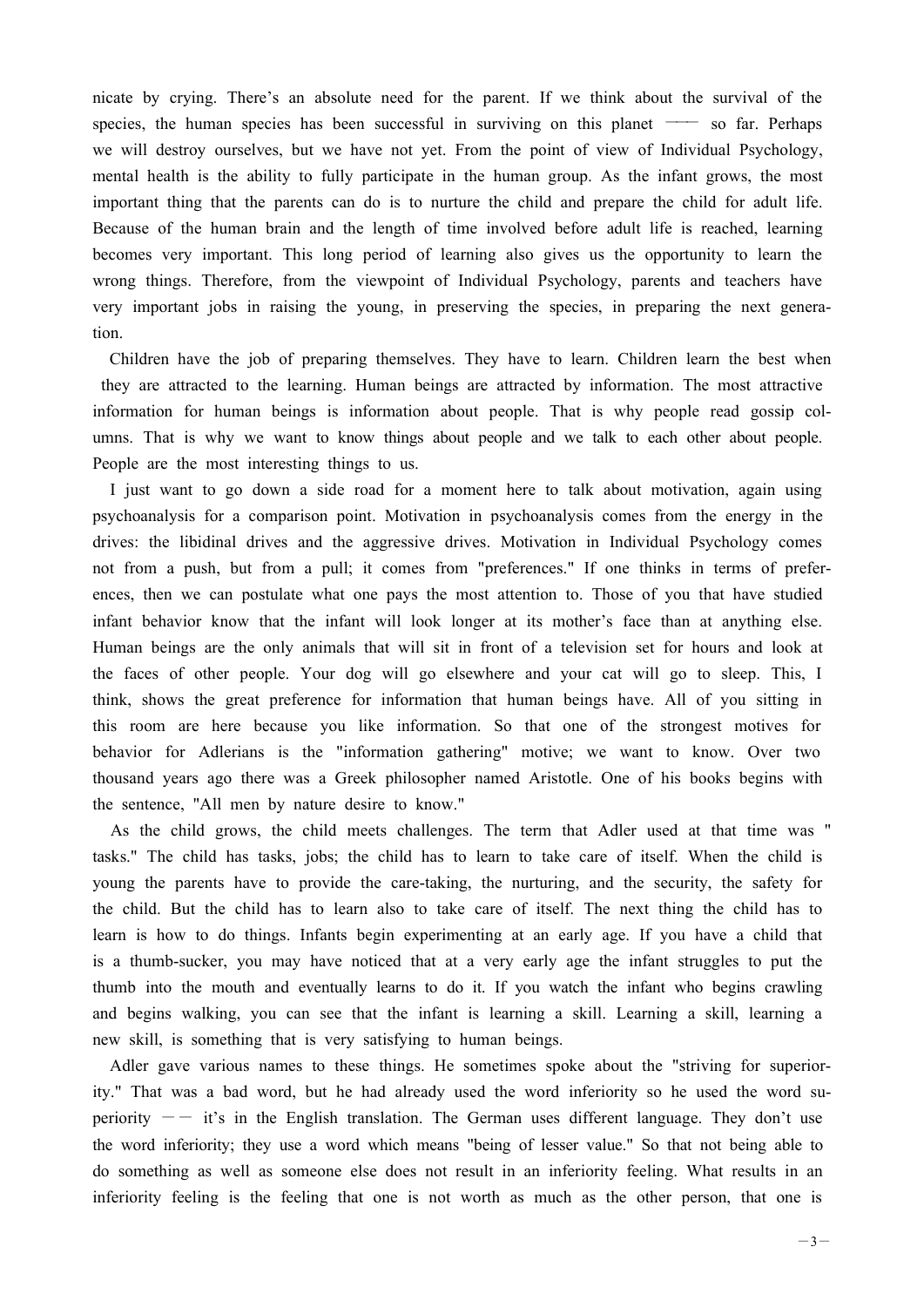not equal to the other person. This raises a related issue, which is the issue of  $\sim$  when do people feel that they are of equal worth ?  $\longrightarrow$  which we will come to in a minute, because this is one of the keys to mental health in Individual Psychology.

What we talked about earlier was that one of the things that the infant starts to do upon birth is to form a bond, to attach. The attachment, first to the mother, can then spread to other people in the environment as there develops a relationship between the child and other human beings. It is, for Adlerians, most important for this first bond with the mother to occur. It has to be formed early because there is a time element in development that is important; certain things must happen at the right time in development or a development does not take place right.

Those of you who are parents will recognize that there comes a time in the infant's life when it is about ten months old, when it begins to show what is called "separation anxiety."The infant not only prefers the mother's face, but vigorously resists separation from the mother. At this stage, the infant is participating more in the human community. It is now making decisions. This early ability of the human being to make decisions signals the later development of executive capacities. We want our adults to be able to make decisions; we want our children to learn to make the right decisions. We start worrying when they start to make decisions before they're really ready to make them. That's why adolescence is a more stormy period in our western society than childhood is. Because at the time of adolescence a new stage of development has been reached and the adolescent now has a new task, which is the separation from the parents and the ability to move into full adult life gradually, we hope — not too impulsively, we hope.

The task that the child is dealing with, at this particular time, has to do with the child's confidence. The child's ability to learn to walk, to learn to talk, to learn to handle its own emotional feelings, to learn how to deal with new situations, to learn how to relate to people, to learn how to recognize safe situations and unsafe situations — are all part of the preparation for adult life. This is gradual, more and more as time goes on. It becomes less the job of the parent and more of the job of the child to take over. So you can see again how information becomes important.

Information, as we usually talk about it today, is something that we get from outside sources. But the most important information that we get is the information that comes from the connection between ourselves and outside sources; our own experiences provide important information for us. Therefore it is important for the child to have a variety of experiences.

From the point of view of Individual Psychology then, the basic motives of human behavior have to do with the human's membership in the social group. What moves us most of the time are the social motives. Our behavior takes place in the social field. Now, what does all this mean? From the point of view of human psychology, in order to successfully be a mentally healthy human being, a human being must be a participant in human society; do what children do when they are children, do what adults do when they are adults. One of the ways that individual psychologists have of talking about this  $\frac{1}{\sqrt{1-\frac{1}{\sqrt{1-\frac{1}{\sqrt{1-\frac{1}{\sqrt{1-\frac{1}{\sqrt{1-\frac{1}{\sqrt{1-\frac{1}{\sqrt{1-\frac{1}{\sqrt{1-\frac{1}{\sqrt{1-\frac{1}{\sqrt{1-\frac{1}{\sqrt{1-\frac{1}{\sqrt{1-\frac{1}{\sqrt{1-\frac{1}{\sqrt{1-\frac{1}{\sqrt{1-\frac{1}{\sqrt{1-\frac{1}{\sqrt{1-\frac{1}{\sqrt{1-\frac{1}{\sqrt{1-\frac{1}{\sqrt{1-\frac{$ using this concept  $\longrightarrow$  that what gives the human being the feeling of belonging, is the understanding that one is making a contribution. Dreikurs used to say that if you were somebody who needs to get, to win, then you must repeat it every day; if you are someone who has made a contribution, it is permanent, you don't have to do it again, you've done it. If you are making a contribution, if you feel and believe that you are making a contribution, it is very difficult to feel that you are of lesser worth. To use different language, the best compensation for a feeling of in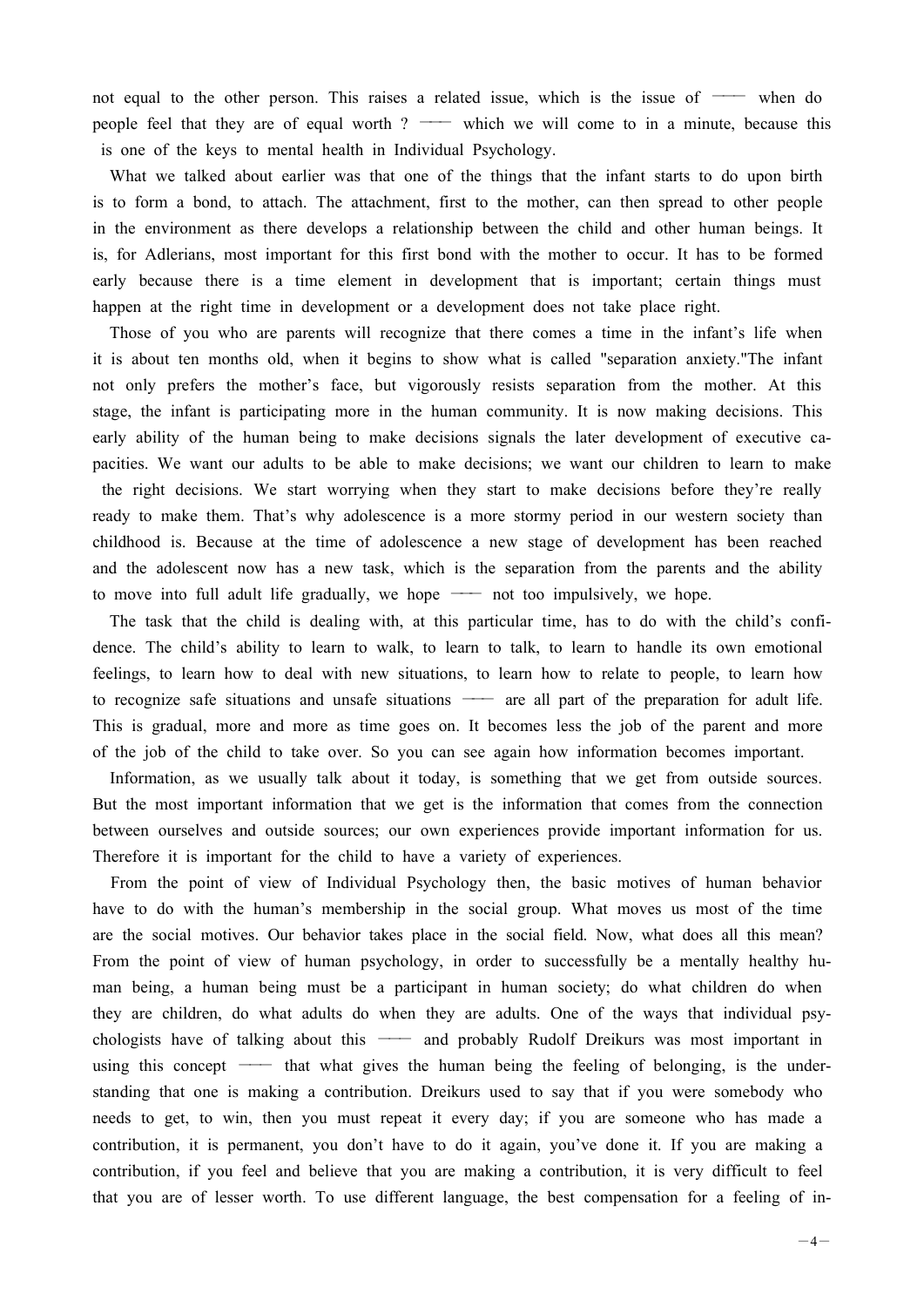feriority is to make a contribution.

This brings me to another term in Individual Psychology that is unfortunate. The term in English is "social interest." Use this as a technical term. It has nothing to do with either "social" or with "interest." The German term is Gemeinschaftsgefuhl which, German being the kind of language it is, tends to combine several words into one big word. But what Gemeinschaftsgefuhl means is a " sense of being a part of the group," or a better English translation would be a "sense of togetherness." To use the language of metaphors, which of course provides pictures and is usually much better than ordinary words, it is the sense that "we are all in the same boat." There must be a Japanese equivalent ? The feeling of "we're all together in the same boat" is a feeling that brings people together rather than separates them. It permits us to see things through the eyes of the other. It reduces the feeling of strangeness, of alienation. Here, I am using English and I don't know what the proper words would be in Japanese. It is a feeling of understanding and of being understood. And you can see a feeling like that makes it possible for people to cooperate with each other. It makes it possible for us to think in terms of the welfare of everyone. This is what is called "social interest." The very label itself is going to be greatly misunderstood because the language is wrong.

Attempts have been made to measure social interest and there have been disagreements among the testers as to which tests are valid and which ones are not. One of the tests measured the need for approval from others. Another test measured the need to please others. Neither test measured social interest specifically, because social interest is the concern with the welfare of others, not necessarily pleasing others.

Now, as the human being develops, what one can see, examining different people at different ages, is that social interest develops later than some of the other motives. In Maslow's study on basic needs, it isn't until later on in life that the person's needs become much more toward integration and the philosophical approach to life. The same is true in Erik Erikson's discussion of the stages of development. And in the studies by Piaget on children, a sense of morality really does not begin to develop until adolescence. So that at different ages, human beings have different " preferences." I prefer the word "preferences" to the word "needs." I can measure a preference by measuring how much attention is paid to it.

What I have been doing so far is going step by step, building a theory. I've tried to explain who human beings are and where they're going. I think this would fit in with what Dr. Noda calls the non-theistic approach. This is part of the theory. We can speak about the developmental stages; we can speak about motivation itself. We can speak about specific types of behavior and how to understand them. We can speak about pathological or aberrant behaviors. We can speak about methods of intervention to health or to change behaviors. We can speak about individual issues and group issues. We can also speak about other aspects of life that we haven't covered this time. We have not talked about sleep, dreams, the emotions themselves, anxiety, or love. We have not talked about all of the different things that can happen in the relationships between people. As for Adlerian Psychology, people are people, they are not objects  $-$  unlike object relations theory or Kohut's self-object. People are people, never objects.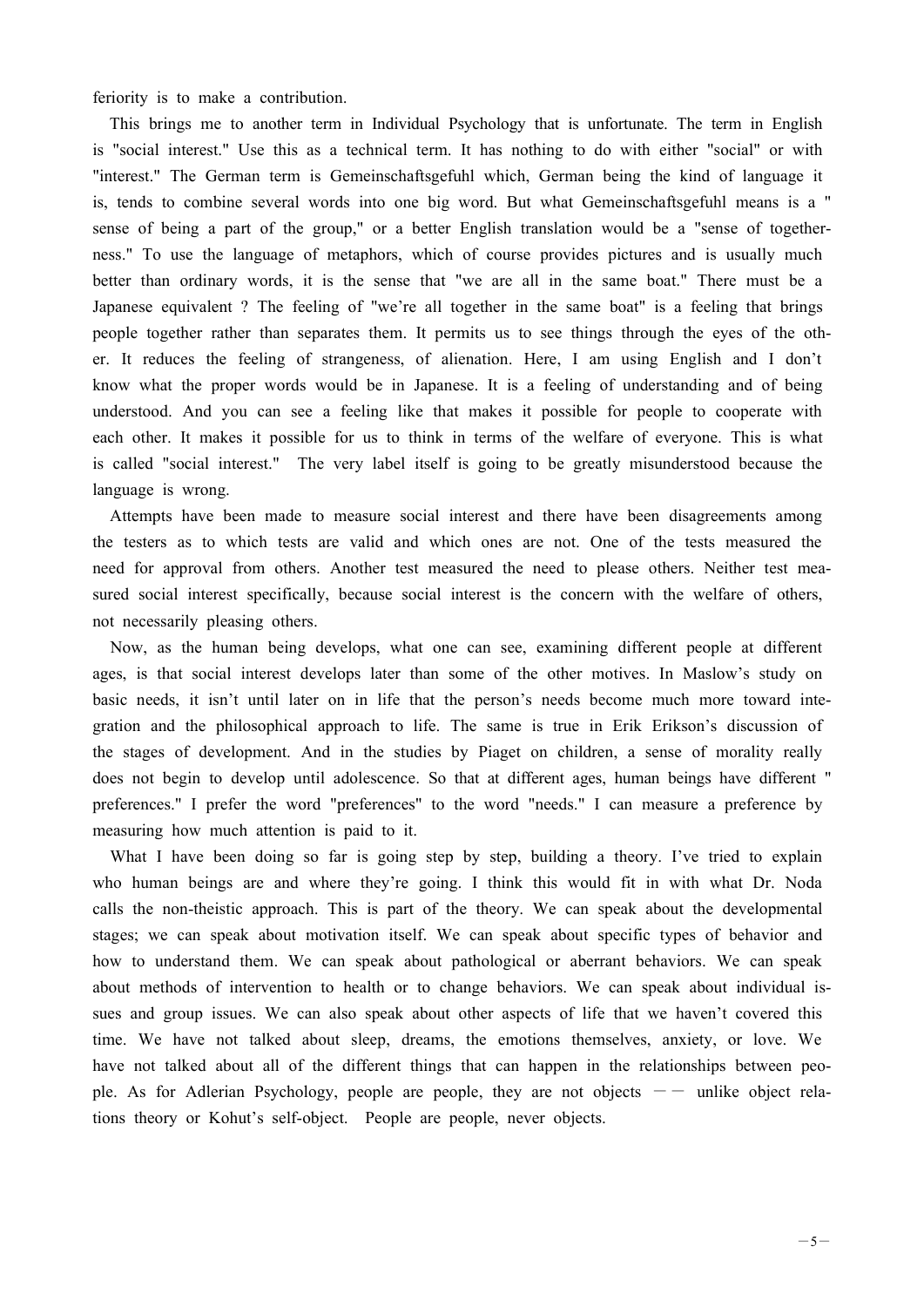Question posed to Dr. Bernard H. Shulman

---What/who are human beings, where did we come from, where are we going --- what does this have to do with social interest?

I'd like to think that human beings are a species of animal. I hope I don't offend anyone by describing human beings as a species of animal. In the past I have been criticized for comparing human beings to animals by people who told me that human beings have souls and animals don't have souls. I'm not an expert in that field. If I compare human beings to other species of mammals, I see the human species as one that is motivated as I have described before. We are as loyal to our groups as the gorillas are to their own groups, or as a wolf is to its own pack. We are omnivorous. Therefore, we have a greater range - we can live in more places in the world than most other animals. We move across the world more easily. We are the most dangerous to other species. We have the most control over the environment. We started out in small groups and we formed tribes. And in early history, the tribes fought each other. Eventually the tribes stopped fighting with each other; instead they began to trade with each other and to intermarry with each other. And eventually they began to learn from each other.

Over the centuries of our existence, we have gradually moved towards something that nowadays is called "globalization." For people who are not accustomed to this, it is difficult because it often seems like a threat to the tribe. With the increased ability to move, families have become less coherent. People do not stay together as they used to. It is possible that we, as a species, will not be able to tolerate globalization.

Tests on the cognitive ability of people show that the human brain can only deal with a certain amount of complexity. The tests however don't tell the whole story. Ordinarily, if you say to someone, "I'm going to name five objects for you and I want you to repeat them," the person will be able to repeat the five objects. One of the signs that a person is having difficulty with memory is that the person cannot repeat the five objects. The usual maximum for human beings is seven objects and yet, people can train themselves to remember fifty objects. So that, it is fairly obvious that most of the time we are not using all of the brainpower that we have, or we have not learned how to do it yet.

One statement that I made earlier was that children needed to have a variety of experiences. Children learn best when they are feeling secure and supported. If you tell a child, "Yes, you can do that," the child is more likely to be able to do that. So I suspect that it is possible for human beings to deal with globalization, and a diversity of people, customs and cultures  $\rightarrow$  but it will take time and it will take training. And people who do not have the training will feel threatened by this change.

In the language of George Kelly's theory of "personal constructs," the threat will be that they will have to change the way they look at the world. If the way you look at the world now is untrue and you don't have another way of looking at the world handy to use, then all of a sudden, you don't know what's going on in the world. That's another way of saying that we are threatened when we do not have the information we need. So I believe that there will be difficulties but that we will eventually become one world. But we will still want to preserve certain smaller entities for our loyalties. The feeling of belonging and making a contribution to the whole world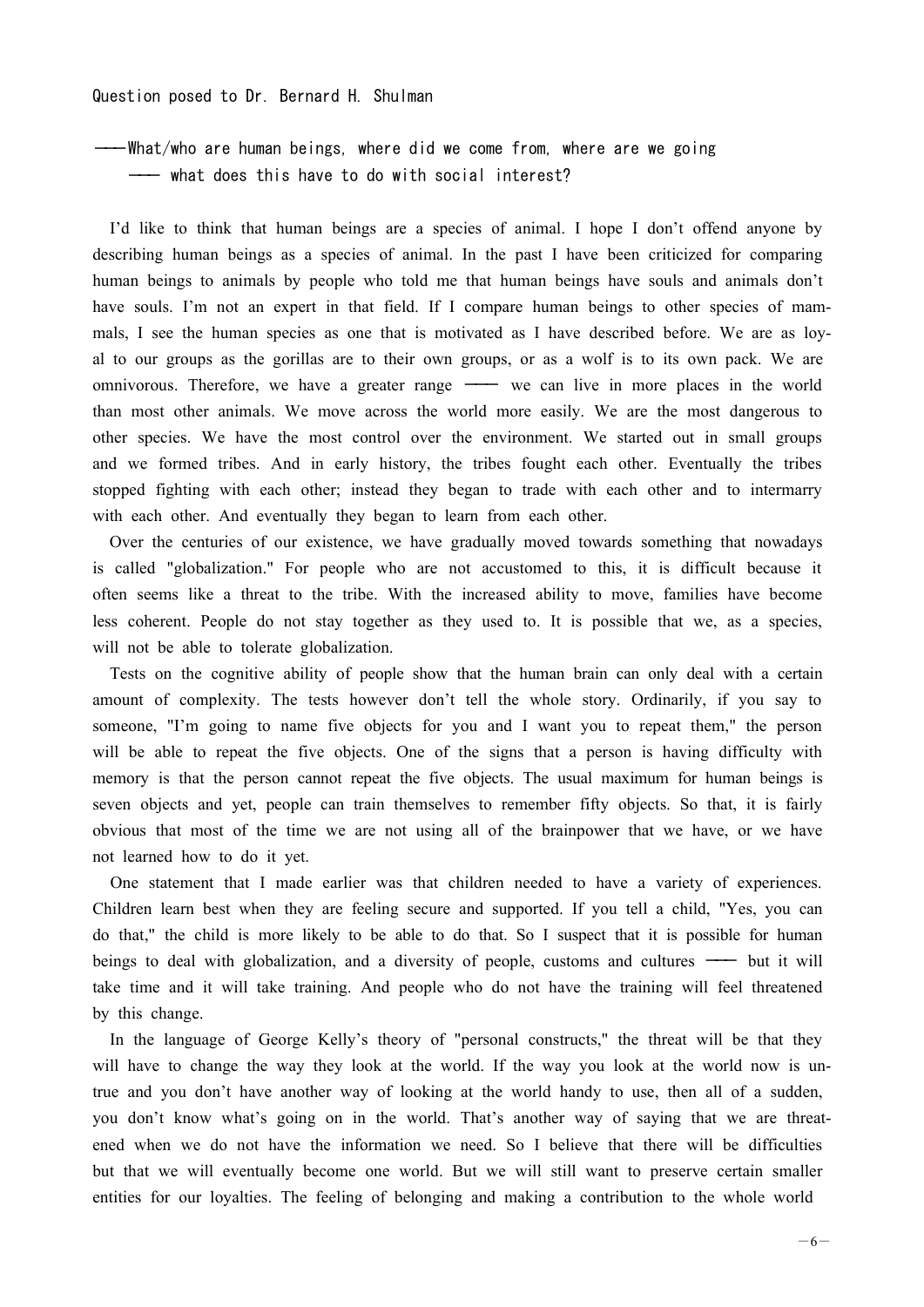--- not many people can feel that. So we need always the places to which the person can feel belonging and can feel loyalty — perhaps, the college that we attended, the city in which we live, the baseball team  $\longrightarrow$  these are all places where we can still feel loyalty and feel belonging. To our families, to groups; human beings will always need a defined group. I can't feel belonging to the whole world because I don't know the whole world. But my experiences changed me. This is my first visit to Japan. Japan is no longer strange to me. When I spoke to people in Chicago who had been to Japan, all of the people said to me, "You will like it." They were right! I now have a different sense about Japan than I had before because I have had an experience.

So there is always the possibility for a greater and greater feeling of belonging, and we can belong to more than one group. I think that human beings will always look for small groups to belong to. I think that is good because human beings need to belong. But the ideal, the goal, where we are going, is expansive. The species is spreading over the planet. Some of us feel that the planet would be a lot better off if we left. Some people feel that there are too many human beings on the planet already. But this is where the human species seems to be going and whether we will learn to reduce the number of our species is something that I don't know  $\rightarrow$  I don't think we will. At any rate, I believe that this is who we are as a species. I think that as each individual develops, grows older, the older individual can think in terms of the future of the species. When you have children, when you have grandchildren, you can think further into the future and ask yourself what it will be like. I think that is a developmental stage in life.

The question was: What does this have to do with social interest? Social interest is considered by the Adlerians to be an inborn potential, just as speech is an inborn potential. Speech develops in the infant because the mother talks to the baby. The mother looks in the baby's face and makes "mother noises" and the baby looks back and smiles, and makes "baby noises." The two of them both enjoy it very much. The child, the infant, learns to speak; the potential is inborn. I think the potential to be interested in the welfare of the human species is inborn. I think it's hard to think about the welfare of the human species if you have to think about your own survival; if you are surrounded by enemies, especially human enemies; if you are miserable or your life is miserable. I think it is easier to speak about the welfare of the human species when you feel good about yourself and other people.

In my professional capacity in Chicago, I have had the ability to meet a large number of wealthy people. Some of them were born into wealth, others were very successful business people. I noticed a very important difference between the people who were born into wealth and the people who had made the wealth themselves. The people who were born into wealth did not give as much to charity as did the people who had made the money. The people who had been personally successful enjoyed contributing. They were much more generous than were the people that were born into wealth, they were also nicer people. They were people that had been successful. I also met people who had been financially successful, but socially not. Other people were not pleased with them. Even when they gave to charity, other people still would not accept them. And the difference seemed to be that these less-acceptable people were giving to charity in order to win acceptance, not in order to contribute. I took all this to mean that being able to make a contribution that made a difference to the lives of other people was a very satisfying thing to do. I think that the ideal future of the human species would be one in which every human being has the opportunity to make a contribution and would be recognized for the contribution that one has made. And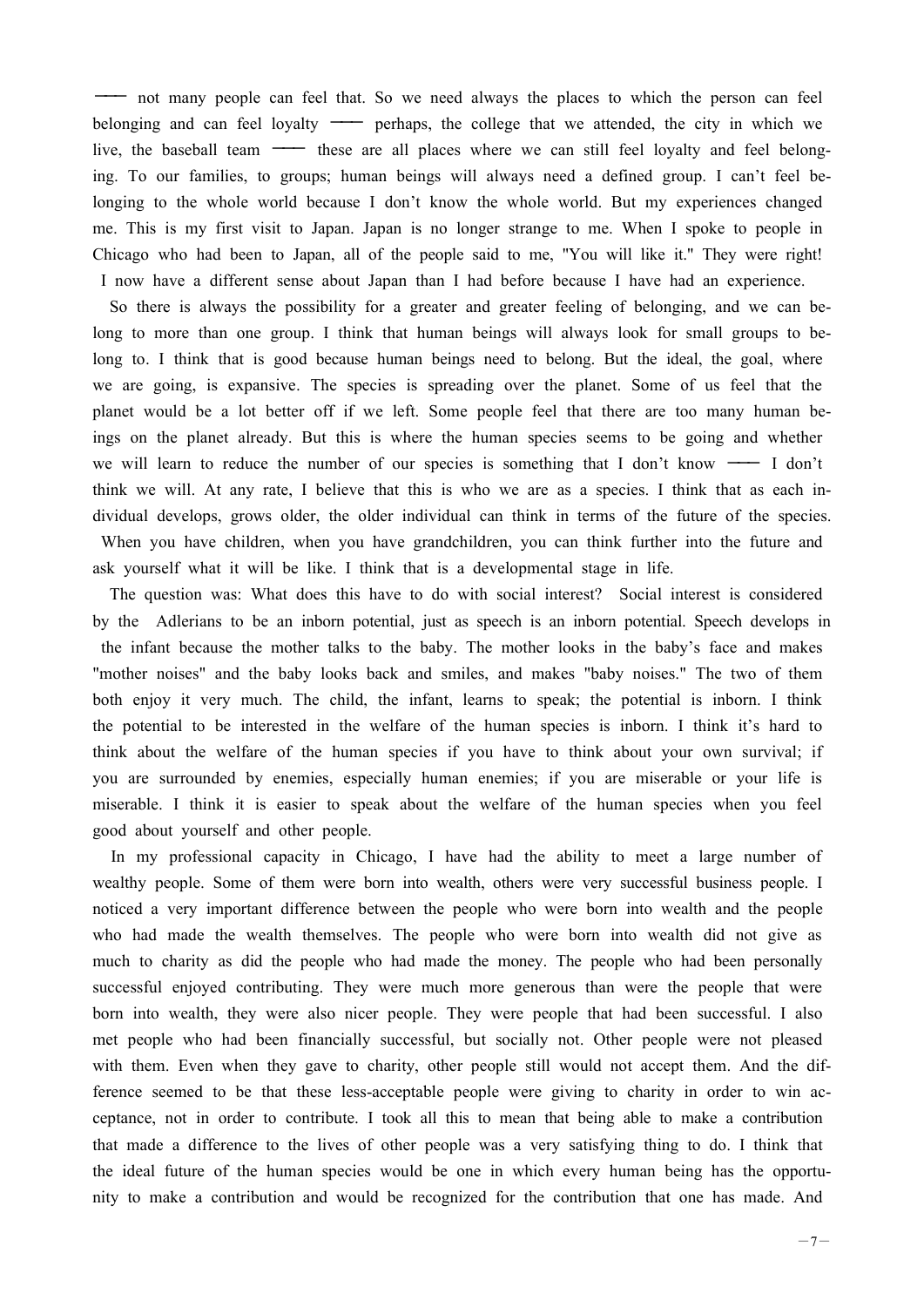I know you didn't think my answer would be that long !

## ---Why was the German term "Gemeinschaftsgefühl" given the translation "social inter" est?"

I asked the same question myself. At one time, in the English language, the word "community feeling" was used. I don't know if this is true or not, but I was told that in America "community feeling" sounded too much like communist. There was a strong anti-communist sentiment in America, and most of the Individual Psychologists in the 1930s were immigrants that had come from Europe and they were afraid of being considered communists. There was a reason for this. Adler was a member of the Social Democrat Party in Vienna. Adler's wife was a communist. Adler's oldest daughter and her husband had gone to Russia. And at that time, in the United States, it was dangerous  $-$  not dangerous, but inconvenient  $-$  for anyone to have any kind of communist connection, especially if one were an immigrant and wanted to get a job. This is what I was told  $-$  maybe it's true. It's still a bad label. It doesn't tell us what Gemeinschaftsgefuhl really is.

---Could you explain a little more about what you mean by "people are people, not ojects."

I made the statement that "people are people, not objects." What I was referring to was the language that the object relations theory uses and that Kohut uses in talking about people. The object relations people use the word "object" to describe other people. They have certain reasons for doing that. For example, when a baby has a blanket that it loves, the blanket is spoken of as a "transitional object." It's not a parent, it's something else that is used for soothing. Adlerians don't use the term "transitional object" because they don't think that the blanket replaces the mother at all they think that the blanket is just something that the baby likes the sensation of. I don't think the blanket has any more meaning than the way a dog likes to sleep in a certain place. I don't feel that you have to think in the terms of a "transitional object." Now, if the "transitional object" happens to be a doll, then there perhaps seems more reason for thinking of a doll or stuffed animal as something that you can imagine is a living thing and the child can talk to it. The child knows it is not a living thing. The child is playing with it. The child knows the difference between what is real and what is unreal. So again, I see no reason to talk about this in terms of object theory.

These objects, dolls and other items, can be thought of as self-soothing items. Human beings are not the only animal that has habits. They like to have things in a certain way. They like to repeat the same sort of things over and over again. Your child will like to hear the same story over and over and over again and will correct you if you tell it wrong. This creates predictability. It is a source of information for the child. So, whether the child has a stuffed animal, or whether the child is a thumb-sucker, or the child needs to have a certain type of blanket or pillow, or peels the wall paper from the wall, or pulls the threads out of the curtain of the window, or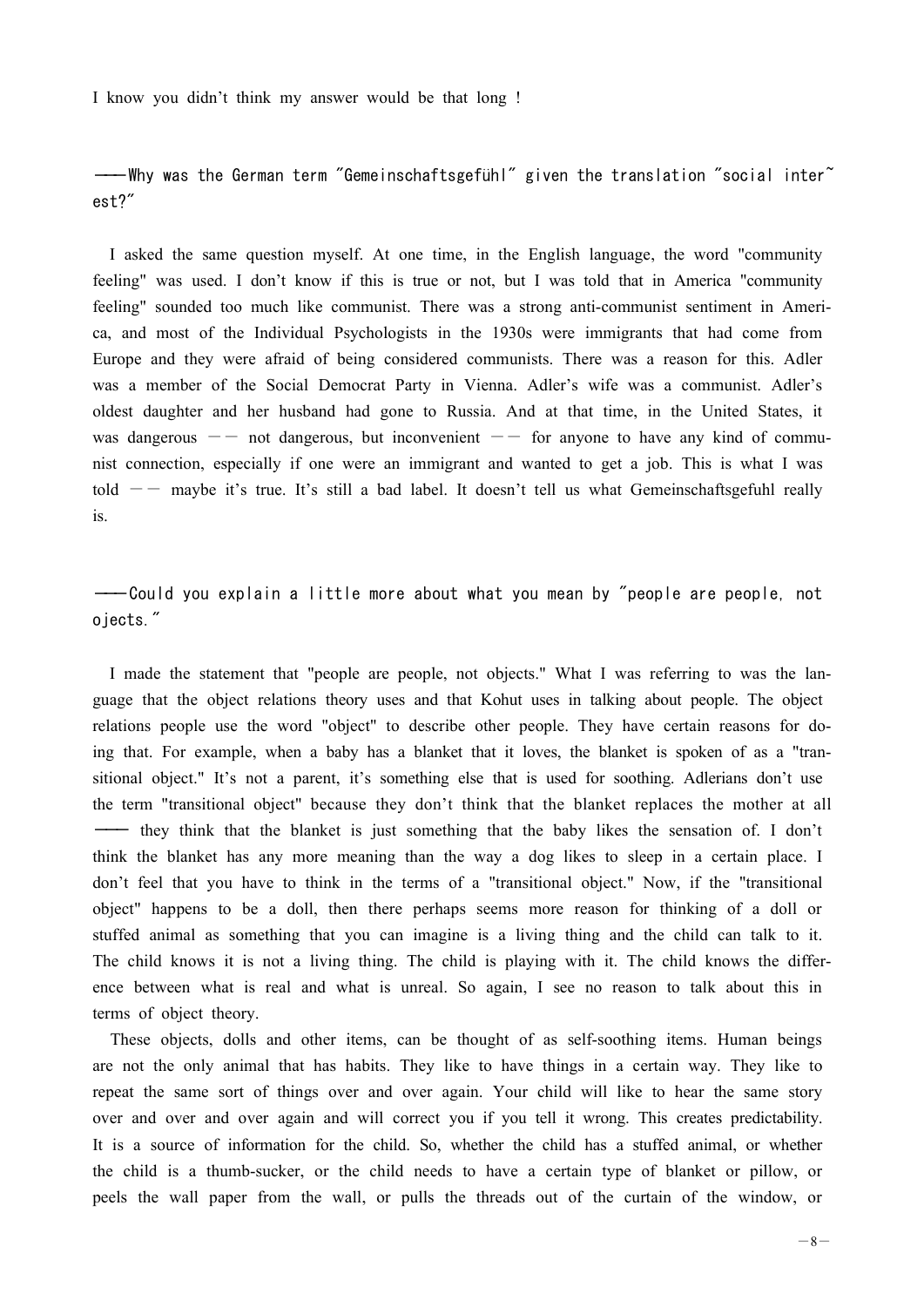whatever it is  $-$  this is repetitive behavior which feels good. It does not have to have any other significance. It is what animals do as well. If you ever watch an animal building its own nest, you can see it does the same thing over and over again. This is, for me, a built-in form of human behavior.

A wife who is a housekeeper, who takes care of the home, will polish the same thing over and over again even when it doesn't need polishing. A person who collects coins will count the same coins over and over again. It can become a ritual form of behavior. When carried to an extreme, we call it compulsive behavior. We call some of these things compulsions if the person becomes anxious when these cannot be done. There is a part of the brain where this type of activity is taken care of. If it becomes too disturbing, then there are medications available to calm down this part of the brain. My son, who knows more about psychopharmacology than I do, will be willing to explain that to you further.

I would like to add one thing. This type of activity, which seems to be very private and it is not something that we really talk about  $\overline{\phantom{a}}$  children don't say to each other "I suck my thumb at night, what do you do at night ?"  $\longrightarrow$  this type of self-soothing activity is the most enjoyable when it is done in a group. People enjoy singing in a group much more than they enjoy singing alone. People like eating in groups more than they like eating alone. All of this underlines my statement about what type of animal the human is.

One more use of the word object is found in the Kohut "self psychology," where he uses the term "self-object." A self-object seems to be another person who can be used to provide something for the self; such as someone who will admire me, someone who will serve me, someone who will nurture me. Such relationships are relationships in which the person who provides the service is a self-object rather than another person. Now, self-objects are nice to have, everybody should have a dozen or so self-objects, but then you're obliged to be a self-object yourself for other people. For example, a successful marriage is likely to be a marriage in which each person is able to do something important for the other person.

#### Clinical Features of Individual Psychology

I've been asked to speak on some of the clinical features of Individual Psychology. I would like to start out by talking about understanding behavior. I myself am a psychiatrist, a physician and thus, I also have to make an appropriate diagnosis. In my work, I have to know the right terms, I have to fill out the right papers, I have the usual responsibility to the patient. But, that's not quite the same thing as understanding the patient's behavior.

In psychiatry, there have almost always been two ways of looking at behavior. One way is to look at the sickness or wellness of the patient; the ability of the patient to function in everyday life, to hold a job, to live with other members of the family; what treatment to give; what complaints the patient has; — the prognosis of the patient.

The second way of looking at the patient we have called understanding the "psychodynamics." The word psyche we have already talked about today. The word "dynamic" from the Greek, means force or strength. So literally, psychodynamics means looking at the psychological forces in the individual. Being an Individual Psychologist, I don't look for drives. I look at "movement." The word movement can easily be misunderstood. In Individual Psychology, movement has to do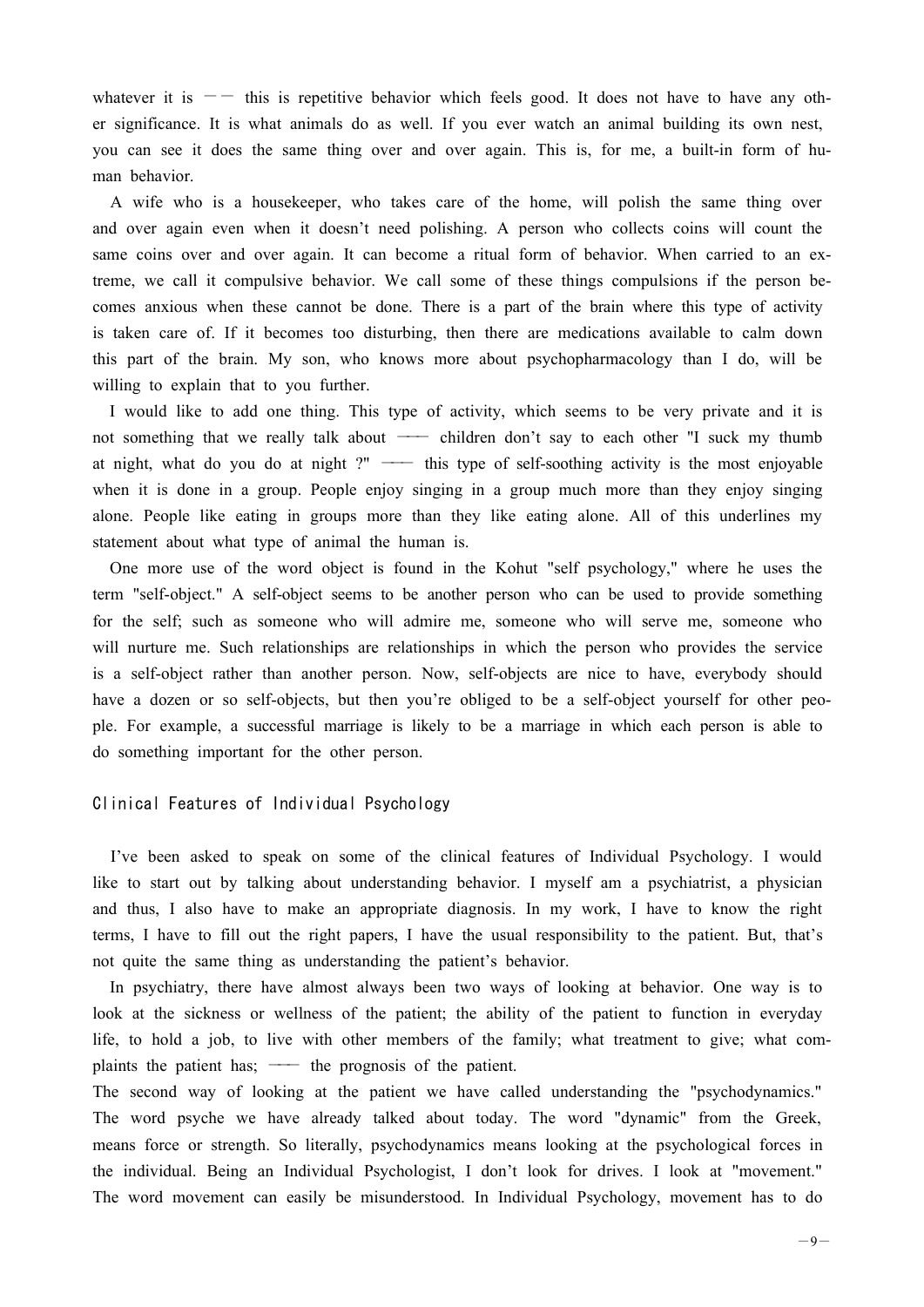with where the patient is going, or what is the patient's intention, or what is the goal of the patient's behavior. The psychoanalytic reaction to this was to say that the goal of behavior is always to satisfy the instinct. Certainly it is appropriate to say that the goal of eating is not to be hungry anymore. It's also appropriate to say that the goal of eating is to enjoy food, and the goal of eating is that you're not going to have a chance to eat anything until you get home late tonight. So, thinking about goals can become unclear. In order to be more specific, I will either use the word "intention" or I will specify as to whether something is a short-range goal or a longrange goal.

A short-range goal can be seen very easily in the behavior of a child. A mother who knows her child can quickly understand what the child is trying to accomplish. Of course, sometimes the mother doesn't understand, but those mothers who have had courses in Individual Psychology have learned to recognize when the child's goal is to get attention from the mother, or when the child's goal is to win a power contest with the mother. And the mother begins to be able to see the child's intention in behaving in certain ways. As a physician, I can also see short-range goals in people. Usually when a patient comes to a physician, the short-range goal is to get help, to relieve pain, to reduce a fever; or for the psychiatrist, to reduce anxiety or relieve a depression. Those are certainly legitimate goals.

However, there are other things that the psychiatrist can understand: psychodynamics. Sometimes the patient comes to the emergency room because she needs to get away from her family. Sometimes an old woman is depressed because her son has not called her this week. Sometimes an adolescent has threatened suicide because he's angry at his father. So that the psychiatrist also wants to understand the "intention" of the patient and wants to know what kind of help really is it that the patient wants. Does the patient want me to take away the depression, or does the patient want me to be sympathetic about the depression ? Does the patient want me to be an ally against the husband ? Does the patient want me to write a letter so that he does not have to go to work ? Understanding the intention of the behavior is one of the things that I have to do. One thing is important to remember: the patient does not always know what the intention is. Sometimes you can say to the patient, "Did you do such and such a thing because you were angry at your mother?" and the patient may say, "Yes, that is why I did it." The patient will recognize that this was the reason for doing it.

There are other behaviors which are learned behaviors and you can use the concept of learned behavior or conditioning and understanding that  $-$  and I have to tell you that some other Adlerians were very unhappy with me when I used the concept of conditioning. But Adler himself talks about "self-training" and training is just a kind of conditioning. An easy example of conditioning to understand is the following. Imagine that you are watching television. You are not hungry and you're not thinking about food. Suddenly there is an advertisement on television which shows some food and suddenly your mouth waters. This is an example of learned behavior. Your mouth is watering when you see the food on television. There's no food there, only the image of food. If you can have an actual physiological change in your own body because of the picture you saw on television, you can imagine what other pictures may do to you.

Let us take this and apply it to a symptom such as anxiety. The person develops an anxiety disorder as follows. I will give you an actual true example. I had a patient who was a victim in a holdup, a robbery. The holdup was at a Kentucky Fried Chicken restaurant. Do you have Ken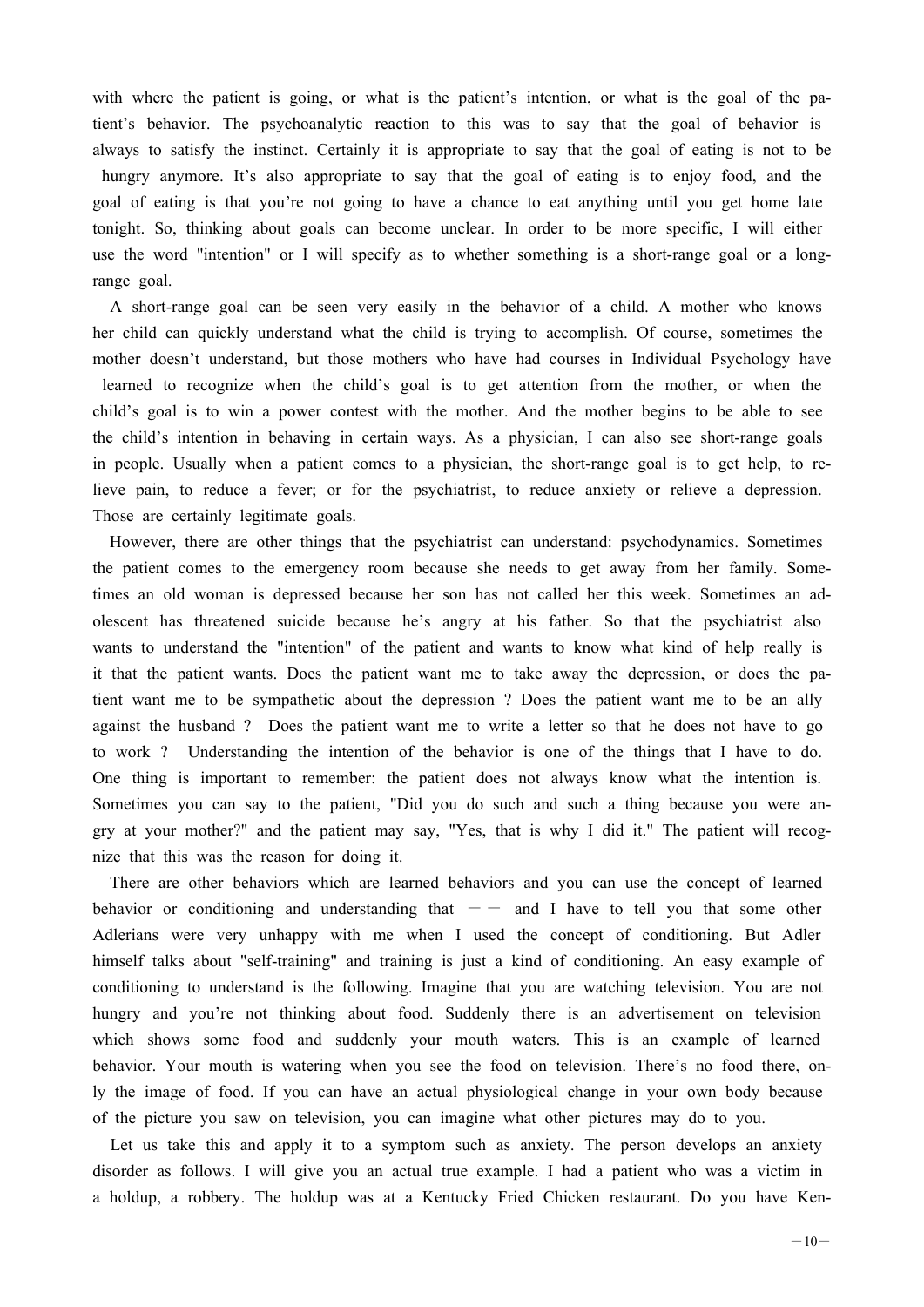tucky Fried Chicken in Japan? The person doing the holdup was an employee and the girl in the restaurant who worked there recognized him. So he decided that he had to kill her and he shot her in the head. However, fortunately the bullet glanced off of her skull. She had a concussion and she was unconscious. She woke up in the hospital with a terrible headache, but she remembered everything that happened. And the person who did the holdup was looked for by the police. She was actually sent to me because she had a headache and I work with headache doctors when the patients don't respond to the usual treatment. She tried to go back to work after one week. She wanted to go back to work. She went to work and felt very uncomfortable in the restaurant. Her headache became worse and she went home. She expressed the fear that she would not be able to return to work because of the headache. Then she discovered that if she drove her car by the restaurant, it made her heart beat faster. And she felt uncomfortable and her headache would get worse. So she began avoiding the street that the restaurant was on. One day, she drove past another Kentucky Fried Chicken restaurant in another neighborhood and she had the same sensation. Now she was really upset because now she felt she was becoming a prisoner in her own house. It was at that point that she was sent to me.

Every student who has had a course in abnormal psychology will understand what happened. This is an example of trauma. The patient's reaction to the trauma is the experience of fear, which is probably the way she felt when the holdup occurred. That is, the stimuli of being near a Kentucky Fried Chicken restaurant or going back to the restaurant, evoked the feelings that one sees in what we call a "post-traumatic stress disorder." The way the brain works is that if you have the anxiety, you look for ways to avoid the anxiety. That is, the reaction to anxiety is avoidance. Avoidance behavior leads to further anxiety. The anxiety, thus, generalizes. It spreads from the specific to the general. This is the way the brain works. Step by step, the anxiety spreads to more and more things.

The role that the mind plays in this is that the mind becomes alerted for the possibility of anxiety, and looks for more things to avoid. The mind sets up an early warning system. So that, in order to protect oneself, one has more anxiety. This of course is ineffective behavior. The avoidance is carried too far and it is a wonderful example of how a post-traumatic stress disorder works. The best time to catch it is at the beginning, before it spreads. I don't know if this saying is used in Japan, but in America the saying is that if one falls off a horse, one has to get back on the horse right away or one will become too frightened to ride a horse.

Knowing that this is the way the brain works, the Adlerian would then say: What is the goal of this symptom, of this anxiety? It is the avoidance of the fear of danger. What is the approach to it? Well, one can show that the danger is not present. Better yet, one can go with the person through all the dangers  $\longrightarrow$  you can take the patient to all of the Kentucky Fried Chicken stores. You can train the person to relax and have the person do breathing exercises before going into the restaurant. Or you can use cognitive therapy and have the patient keep a diary of all of the times that she has become frightened and what she did about it. All of these are different ways of interfering with learned behavior.

This is an example of where the goal of the symptom does not fit in with the long-range goal of a person -- nobody wants to have anxiety going past a Kentucky Fried Chicken restaurant. But imagine to yourself that this is a person who already has a tendency to look for ways of avoiding what is difficult. Put this person in a difficult situation and the person will look for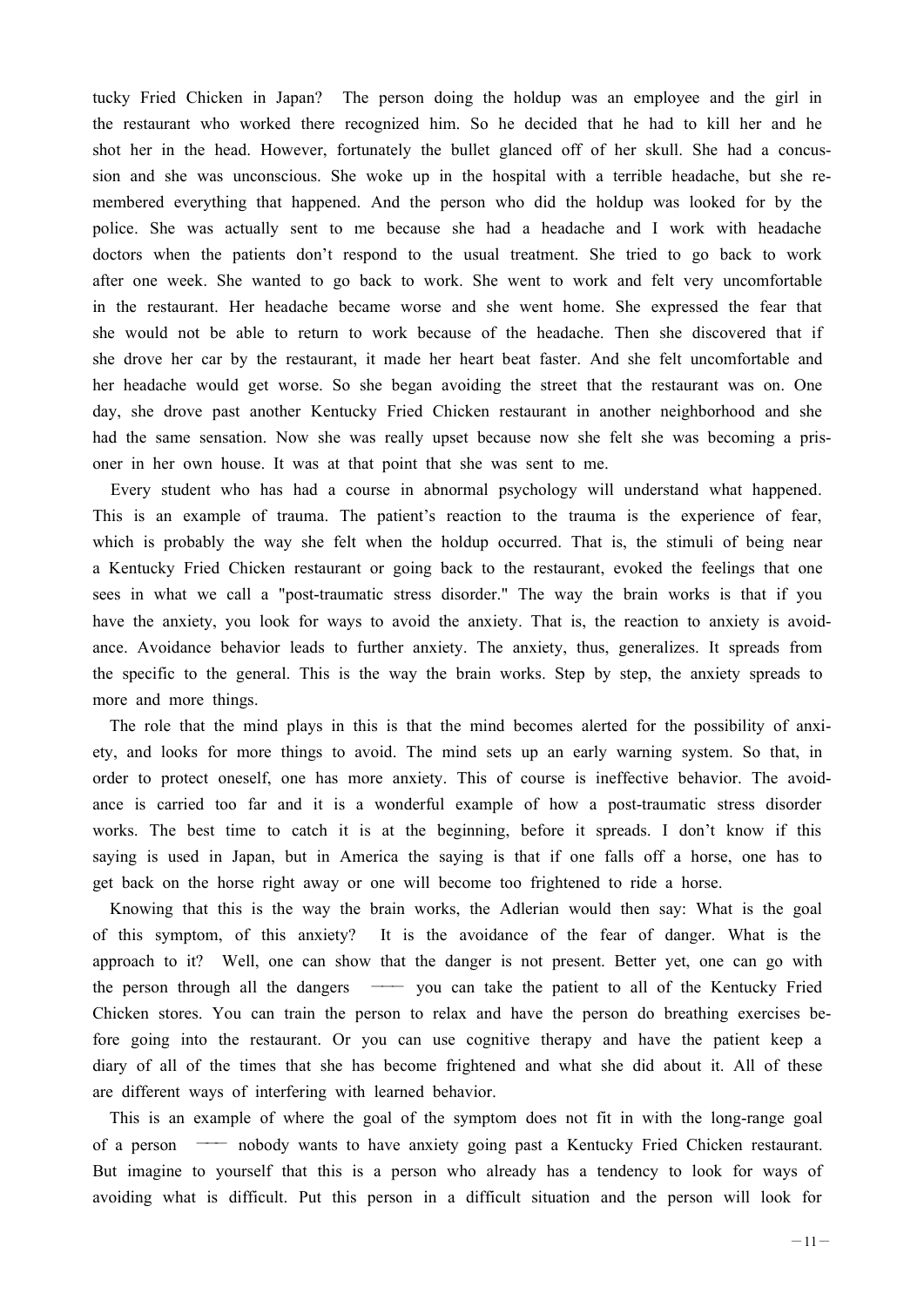ways to avoid. How do you avoid dangerous situations ? You stay home. But what if your conscience says, one should go to work, or go to school ? Well, you would really like to go to work, but you have developed something called "agoraphobia." The most common symptom of agoraphobia that I have seen recently in America is the woman who cannot go to the supermarket alone to shop. If someone will go with her she can go. She can order things over the telephone or over the Internet, but she cannot go out of the house alone. She has successfully turned herself into an invalid. Being an invalid is a respectable role in society. This would be considered by the Adlerian as a retreat from a life task. And the treatment would involve helping this person not only to go to the store to shop, but helping this person to feel good about herself so that she really wants to do these things; she no longer has a preference for avoidance, but has a preference for approach.

I've given some examples of short-range goals or the immediate goals of behavior both in children and their relationship to parents, and in patients -- as we see them. We also see the immediate goals of behavior and we recognize it many times. We can tell when a boy is fond of a girl and is trying to impress her, or when an employee tries to make a good impression on a boss. We all recognize these social behaviors very easily. They are sometimes harder to recognize when we are less experienced or when situations are new for us. But when we go through the usual developmental stages, we learn how people at our own age, our contemporaries behave  $$ we can tell usually when they're up to something. Generally speaking, it's our own experience that helps us to recognize when other people are being truthful and sincere. It's my opinion that a woman can recognize when another woman is lying much more quickly than a man can recognize it. And the same is true for men. Men can tell when another man is lying much more easily than women can tell and they're so surprised at what women are willing to believe. That reminds me of an old American song, which says, "How could you believe me when I told you that I loved you when you know I've been a liar all my life ?"

The people who develop the agoraphobia don't know why they are developing it, they are not aware of what they are up to. It is not because they would be ashamed if they knew. They are really, truly feeling anxious. They don't understand what's happening to them. They are not able to say, "Oh, my anxiety is generalizing, that is the cause of a post-traumatic stress disorder."

The long-range goals of behavior are the personality traits and tendencies or, for the benefit of the psychiatrists and clinical psychologists in the audience, the axis two issues. Adler talked about different types and Mosak liked to talk about different types according to differences in the "life style." Human beings are so unique, so different from each other, that although in many ways they can be alike, each person is always still a little bit different. Nevertheless, if we want to talk about tendencies and personality types, we have to talk about ways in which they seem to be similar most of the time even if it's not one hundred percent. And so we can, in general, say some people have a higher activity level than others, some people are more excitable than others, some people can't sit still, some people would rather rest all the time. In addition to these "dispositions," there are also differences in long-range goals. For example, one person is more interested in power than another, another person is more interested in popularity than another. My son and I had a patient who's admitted stated goal was to have more money than everybody else. He made a lot of money and made a lot of enemies making the money. And because he has so many enemies, he's paying off a lot of money, especially to his attorneys. One academician that I know, a professor,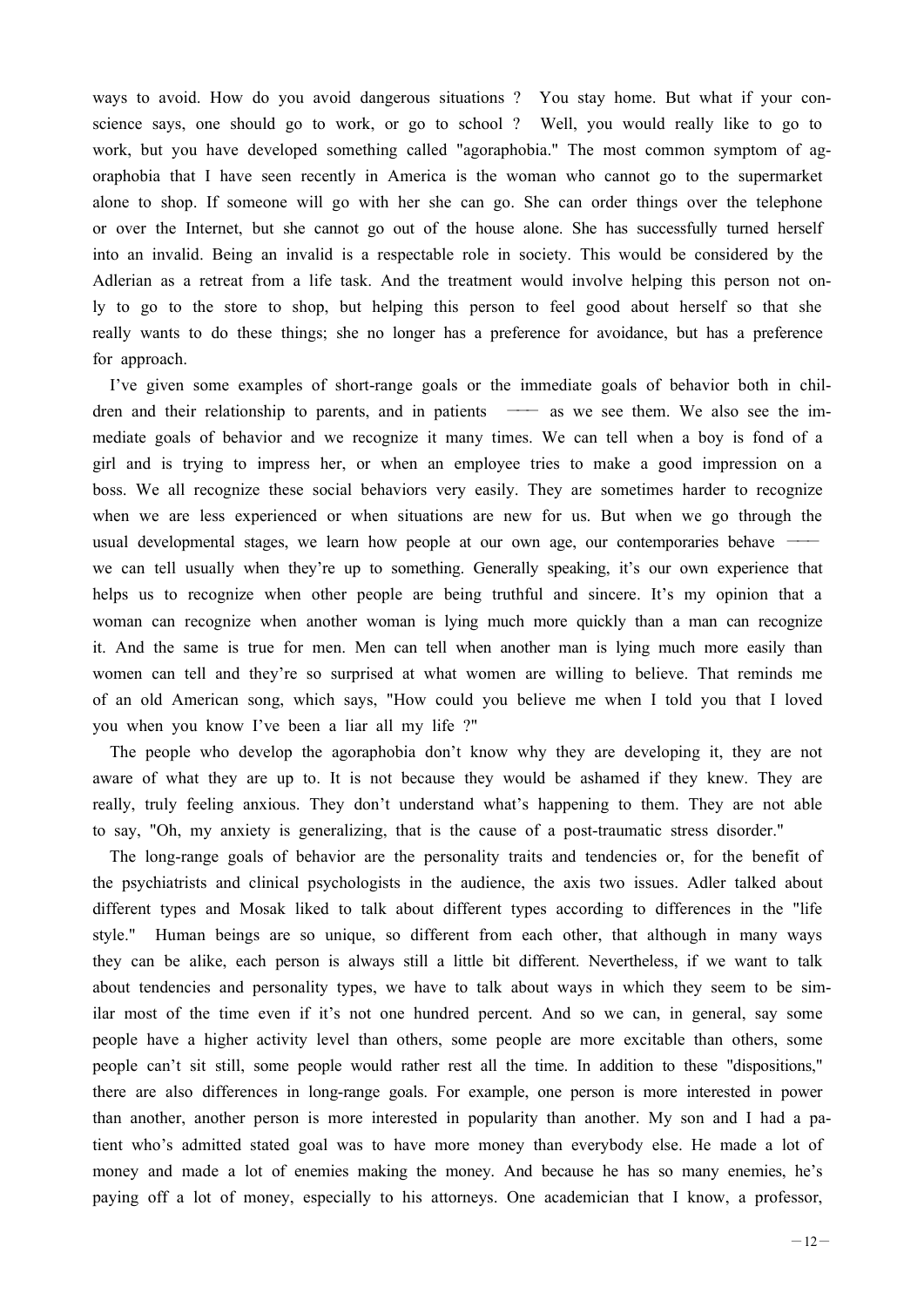wanted to be smarter than everybody else. He wanted to know more than everybody else. He picked a very small field of knowledge and became the world's expert in this field.

Most people have reasonable long-range goals. Most people want to get along with other people, be reasonably happy, to be well thought of, to be able to feel good about themselves. But people with these reasonable goals don't get into trouble anyway. So that the people that we are usually taking care of are people that have made a mistake somewhere along the way. This is a very important concept in Individual Psychology. So for the Adlerian, the concept of mistaken notions is an important concept in understanding what goes wrong. What kind of mistakes can people make? They may be wrong about themselves. They may have a wrong idea about what other people want. They may misunderstand what is necessary in life.

Why do people make mistakes ? For the Individual Psychologists these mistakes are usually made early in life, before the child is old enough to make good judgments. It may be because the parents have failed to do something. For example, the child that feels rejected may not feel welcome in this world. The child that has been overprotected may not feel able to deal with challenges and difficulties. A child may be over-ambitious. That is, the child may want to do something that truly very few people can do; it is too hard or too impossible to do. So that the child ends up feeling it cannot deal with situations and becomes discouraged or pursues the wrong actions.

Now, what this means is that in the treatment of these people, the therapist's job is to understand what the mistake is, to help the person to understand what the mistake is. This can be very threatening because you may seem to be telling somebody, "You have been all wrong about life, all of your life you have been wrong." It is better to do this with great tact. It is even better if you don't do it openly, but speak in such a way that it becomes apparent. But then, you also have the job of re-educating the person, because you have to help the person not only see the mistake, but correct it, and to go about things in a new way.

How does one discover the mistakes ? The most common tool that I use is to look at the earliest childhood recollections. That's not the only way. Sometimes I am not clever enough to pick it out from the earliest recollections. I'm sure that if you've been studying with Dr. Noda that you all have some experience at looking at the early childhood recollections and trying to understand what they're saying about the person. The earliest childhood recollections usually give me three things that allow me to formulate something that we call the "life style."

I understand that this term caused some trouble because the use of the word "life" in this sense was confusing. The German word is "style of living." The earlier Adler used an even better word, which in German said "life plan." Because it is really the life plan that we figure out; the "style" is only something that comes out of the life plan. Do any of you remember a school called transactional analysisd? Eric Berne, who wrote about transactional analysis, used the term "script." Bern lived in California where a script is the plan for a movie, a film. Bern wrote about it as if each person created his or her own script and acted it out. It is in this sense, that I think I get from the early recollections most of the time, a self-image and a picture of the world. I cannot really separate the self-image from the picture of the world because I cannot take the self-image out of the world  $-$  it's always in the world. So it is a relationship between the self and in everything else in the world. The German existentialists used the term Dasein. The being-there, the being-in-the-world, and the response to it: How am I going to be in this world? That's what I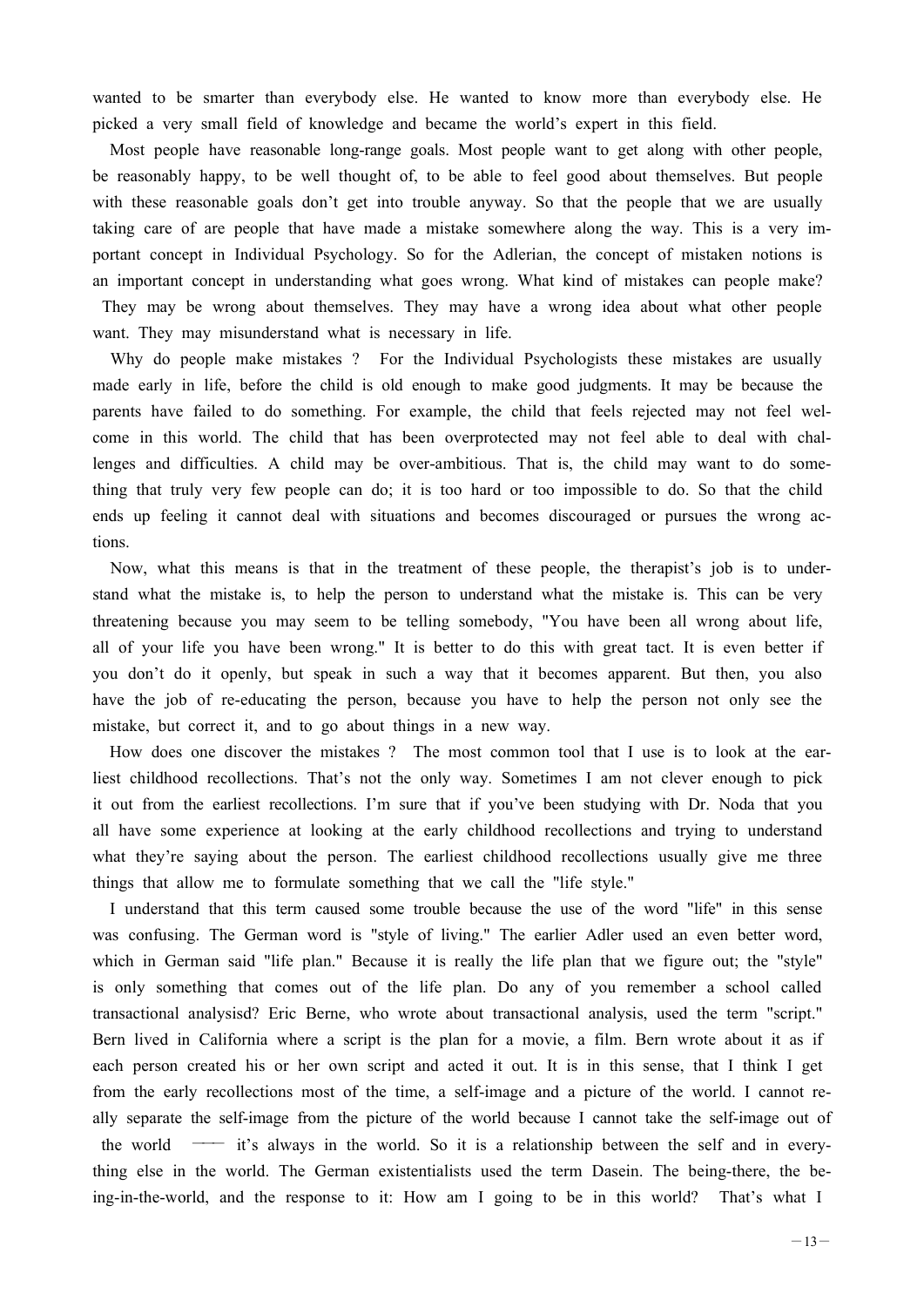think I can draw from the early recollections.

### Developing Social Interest in Children

I've been asked to discuss: What can parents, teachers and therapists do to develop children's social interest? Karen Horney prepared a list of children's needs, which she published in about 1937. The need for warmth and affection, for support, for guidance, for safety, and what she called "healthy friendship," the need to be able to deal with conflict as well as to have everything go smoothly, the need to be able to be tough when necessary. Another important thing which has also been studied by the people who study small children, is constancy. Inconsistent behavior leads to confusion and distrust. That leads to some rules, such as: do not tell the child you will do something and then not do it; do not depreciate the child. If the child makes a mistake well, children make mistakes. One doesn't depreciate the child for making a mistake; one says, "When you are older, you will be able to do it better." One encourages. One admires the child and cherishes the child, and yet is still able to set the rules for correct behavior. One disapproves of misbehavior, but does not disapprove of the child. This behavior is called "attribution." One attributes to the child the behavior you want. One says, "I know you can do it. When you're willing to try you will be able to do it." The child says, "I can't do it, it's too hard." One says, "I trust you. You'll figure out a way to do it." Behavior like that is encouraging to the child. "You know, my mother believes I can do it. Maybe I can. Maybe she's right." Teachers do this all the time with children. Encourage the child.

There's a story about Alfred Adler. A teacher brought the child to Adler saying that the child had terrible penmanship. This was back in the days when it was important for a child to have good penmanship, to write clearly. The teacher brought the child to Adler with an example of something the child had written, and of course the child was ashamed. Adler took the writing and looked at it and said, "Now that, that is a very good 'L' right there."

One teaches best through encouragement, not by discouragement. Children want to do the thing that pleases. Small children love to be praised by the teacher. Adolescents are different because at that stage, the adolescents have already put the teacher into a different category; the teacher's opinion no longer counts. So, you help adolescents by helping them to achieve recognition from their peers, not from the teacher. In each case, understanding what the needs of the child are and behaving in ways that take care of these needs is important. In essence, being a good friend, a loving parent, a kind authority, consistent, trustworthy, something that is solid in the world, and presenting the world in an interesting way to the child. Last, and important, is giving the child an opportunity to make a contribution and feel worthwhile through making a contribution.

Question posed to Dr. Robert B. Shulman

-- Robert, would you like to tell us a little about what Dr. Shulman was like as a father?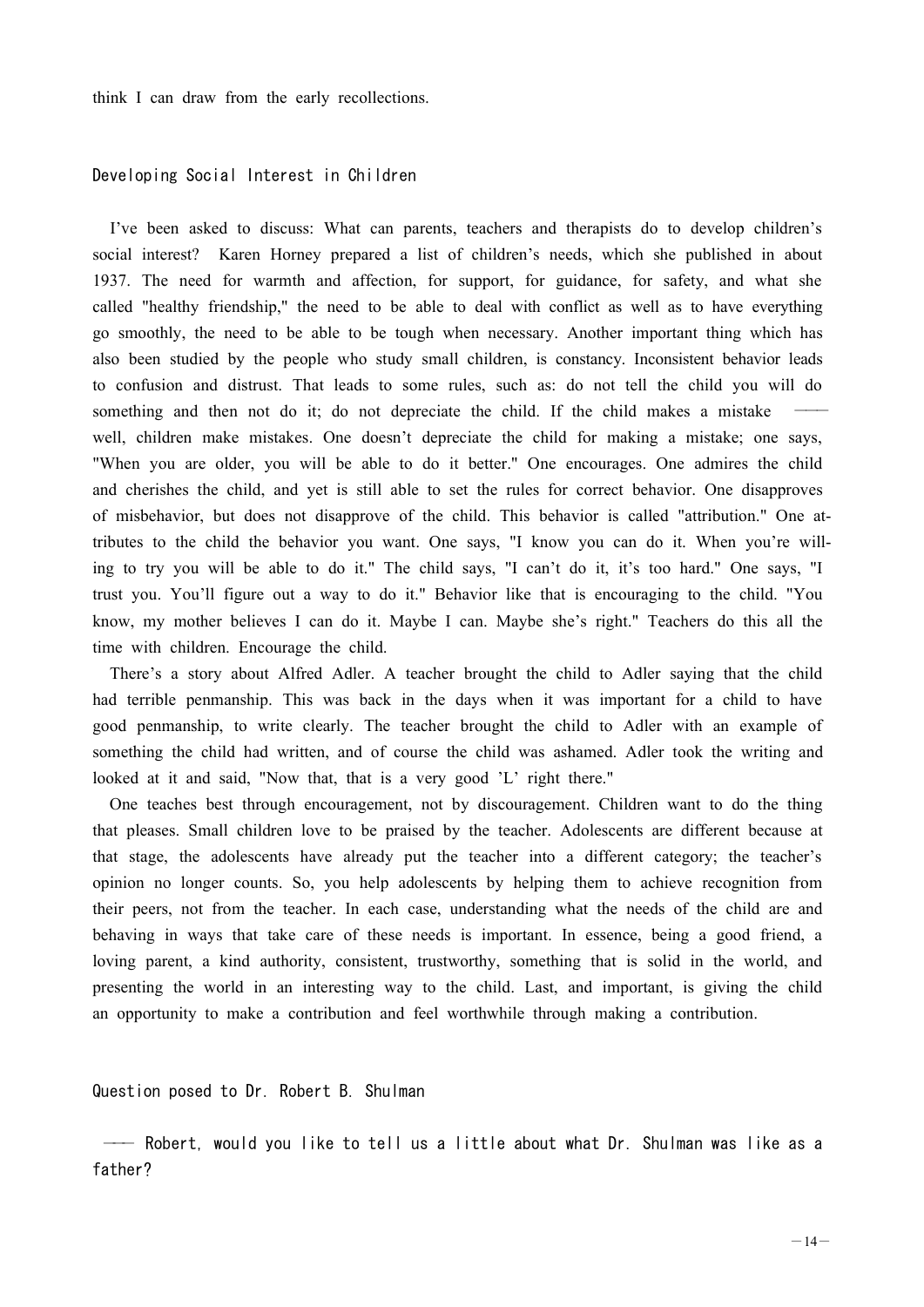I've been looking through a viewfinder for the last three hours. So I was not prepared for this, however I am always prepared to speak of my father. I actually feel very privileged to have had Dad for my father because I realize what a contribution he has made himself. When I was a young child, I would go to Adlerian meetings and see how he was treated. It seemed to me he was always well thought of and respected, and he seemed to have this benevolent influence on others. Now when I was a small, small child I knew that, even though Dad was not "old," that when he set policy, it was set, it was important. I never felt that he was practicing at home when he talked. It seemed natural. Mom would yell and Dad would calmly state how things were to be. And as I grew up I could always argue with Mom, but with Dad it was "discussion." And when he set policy, I had to respect it.

In my own life I actually spent some time away from home. I left for college at eighteen and lived 2000 miles away  $-$  I believe much to the regret of my parents. I sort of knocked around without purpose for a number of years and felt unfulfilled. When I realized that I needed to do something more productive in life, I was finally able to say that it was OK to go home and become a doctor. Subsequent to that decision, everything has been much easier in life for me.

It really has been a tremendous honor to be able to work with my father. In my training I had exposure to the leaders of the psychoanalytic movement, the Kohutian movement in Chicago. Their language was foreign to me of course. But after seeing the psychoanalytic masters, I believe they couldn't hold a candle to Dad. Maybe again it was a question of language, but I felt that Dad was able to understand the human condition much better than anyone else I had ever seen in action. Now when we work together  $\overline{\phantom{a}}$  we share the patients we have in the hospital, we both take turns seeing them on different days  $\sim$  Dad is universally beloved by them all and I am of course scorned as the younger, immature doctor  $-$  but that's OK.

Again, being able to see the contribution that Dad has made, and I have seen it in America. In my career now I teach other doctors, I give talks on certain subjects and invariably there will be someone who had been a student of Dad's at some point. They always come up afterwards and say nice things. Now I see what a student of Dad's, Dr.Noda, has done here, and the lines of contributions become treelike. When I was small, my Dad with Dr. Dreikurs and Dr. Mosak, were building the Adler School in Chicago. They have students all over the United States. And I see Dr.Noda doing that here for Japan. I can see how the lines of descent occur. I talk of Dad as being in direct lineage to Alfred Adler and Dr. Dreikurs. I think through this lineage, through Dr. Noda, Japan has benefited from this direct lineage right back to Alfred Adler.

Growing up, the Adlerian terminology was second nature to me. I see myself as the prototypic Adlerian middle child, with a strong sense of fairness. But when I decided what I needed to do in life, it had to do with being productive and making contribution. At the time I did not identify this as an Individual Psychology precept, but clearly Dad had taken those ideas and managed to instill them into my "psyche"  $\longrightarrow$  if you will  $\longrightarrow$  as a child. Overall, I like to think he did a good job.

#### Comment on Robert's Response by Dr. Shulman

I want to straighten some things out. I think Robert is very modest. I think it is my privilege